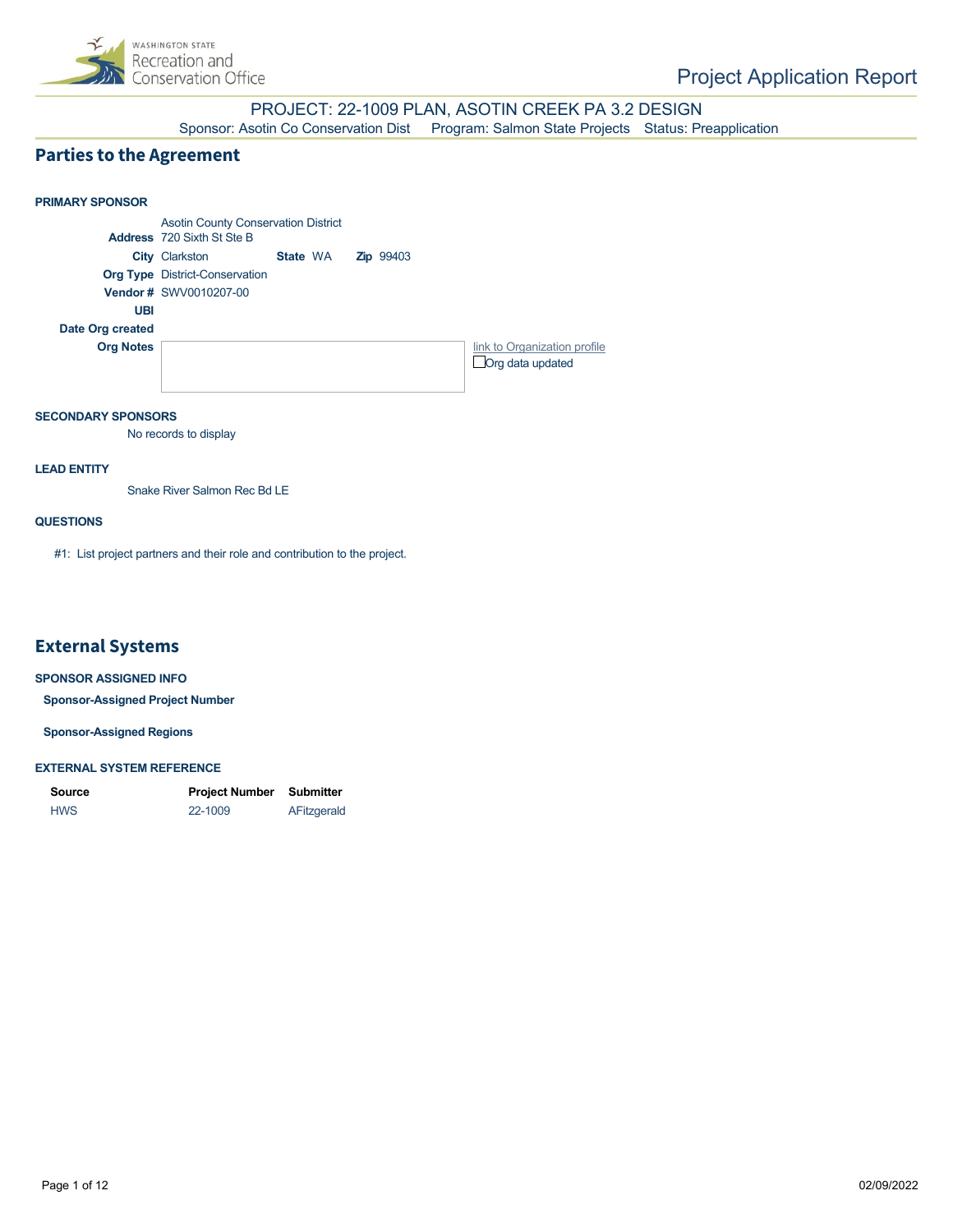## **Project Contacts**

| <b>Contact Name</b><br><b>Primary Org</b>           | <b>Project Role</b>        | <b>Work Phone</b> | <b>Work Email</b>       |
|-----------------------------------------------------|----------------------------|-------------------|-------------------------|
| Alice Rubin<br>Rec. and Conserv. Office             | <b>Project Manager</b>     | (360) 867-8584    | alice.rubin@rco.wa.gov  |
| <b>Megan Stewart</b><br>Asotin Co Conservation Dist | <b>Project Contact</b>     | (509) 552-8100    | meqan@asotincd.org      |
| <b>Brad Riehle</b><br>Asotin Co Conservation Dist   | <b>Alt Project Contact</b> | (509) 552-8117    | bra@asotincd.org        |
| Ali Fitzgerald<br>Snake River Salmon Rec Bd LE      | <b>Lead Entity Contact</b> | (509) 382-4115    | ali@snakeriverboard.org |

# **Worksites & Properties**

### **# Worksite Name**

#1 Asotin Creek PA 3.2 Design

# **Planning Property Name**

 $\checkmark$ Hendrickson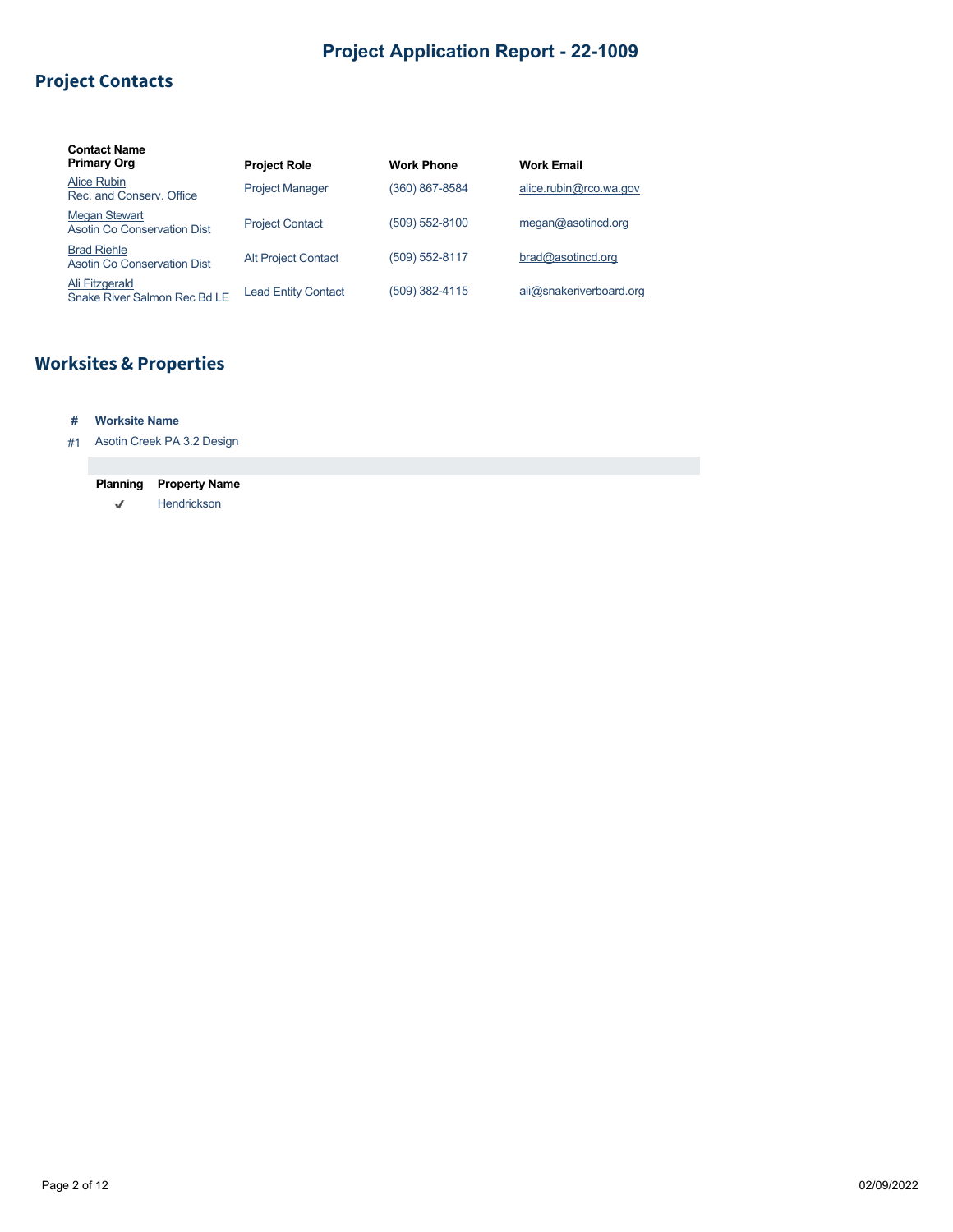### **Worksite Map & Description**

**Worksite #1: Asotin Creek PA 3.2 Design**

**WORKSITE ADDRESS**

**Street Address**

**City, State, Zip**

### **Worksite Details**

### **Worksite #1: Asotin Creek PA 3.2 Design**

### **SITE ACCESS DIRECTIONS**

From Asotin, WA, take Asotin Creek Rd approximately 2.5 miles to project site.

#### **TARGETED ESU SPECIES**

| <b>Species by ESU</b>                              | <b>Egg Present</b> |   |   | Juvenile Present Adult Present Population Trend |
|----------------------------------------------------|--------------------|---|---|-------------------------------------------------|
| Steelhead-Snake River, Asotin<br>Creek, Threatened | $\checkmark$       | √ | √ | <b>Unknown</b>                                  |
| Reference or source used                           |                    |   |   |                                                 |

#### **TARGETED NON-ESU SPECIES**

**Species by Non-ESU Notes** 

Bull Trout

#### **Questions**

#1: Give street address or road name and mile post for this worksite if available.

7095 Asotin Creek Road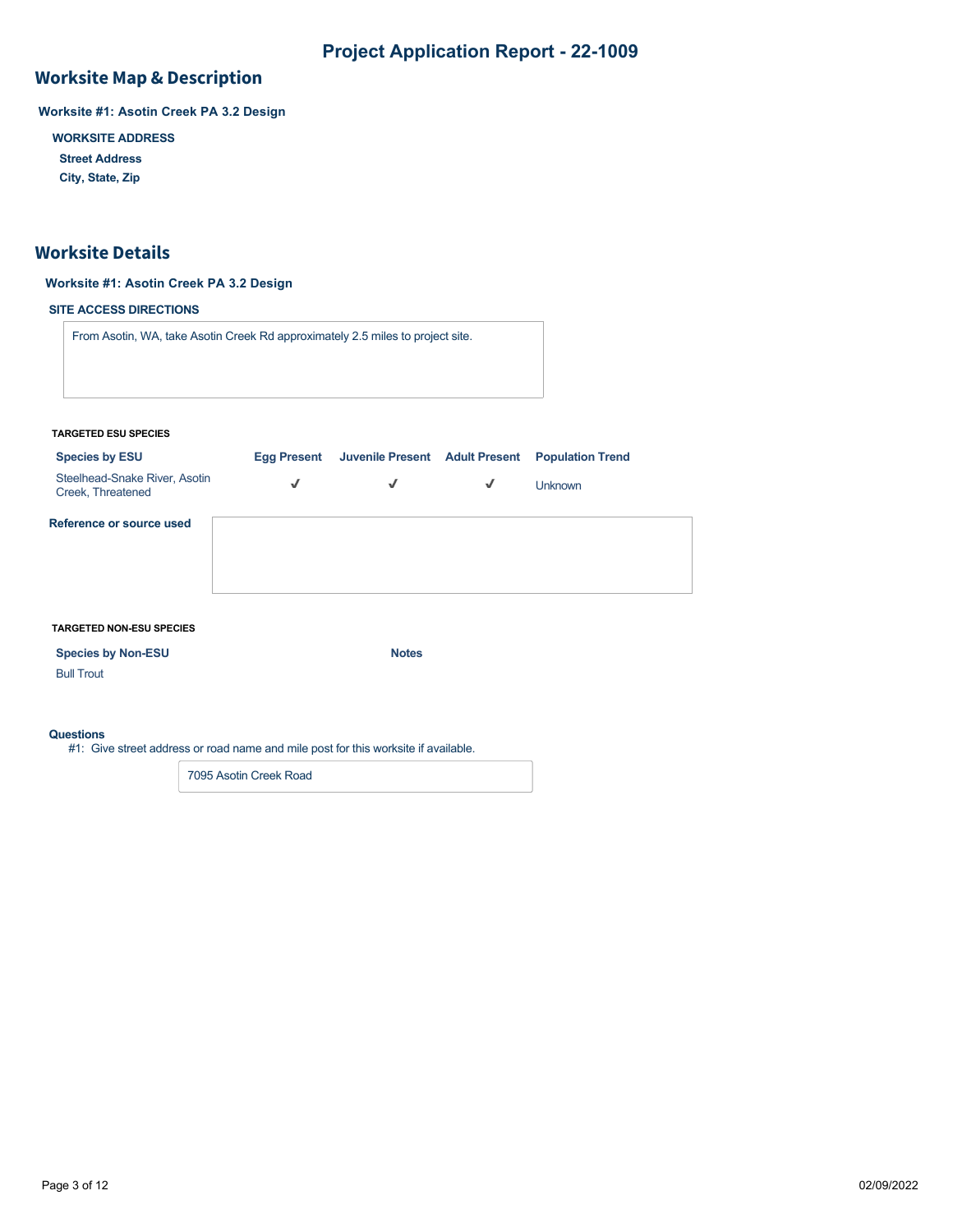# **Project Location**

|                               | <b>RELATED PROJECTS</b>      |                     |                                                                                                                                                                                                                                                                                                                                                                                                                      |                       |                          |              |
|-------------------------------|------------------------------|---------------------|----------------------------------------------------------------------------------------------------------------------------------------------------------------------------------------------------------------------------------------------------------------------------------------------------------------------------------------------------------------------------------------------------------------------|-----------------------|--------------------------|--------------|
|                               | <b>Projects in PRISM</b>     |                     |                                                                                                                                                                                                                                                                                                                                                                                                                      |                       |                          |              |
| <b>PRISM</b><br><b>Number</b> | No related project selected  | <b>Project Name</b> |                                                                                                                                                                                                                                                                                                                                                                                                                      | <b>Current Status</b> | <b>Relationship Type</b> | <b>Notes</b> |
|                               | <b>Related Project Notes</b> |                     |                                                                                                                                                                                                                                                                                                                                                                                                                      |                       |                          |              |
|                               |                              |                     |                                                                                                                                                                                                                                                                                                                                                                                                                      |                       |                          |              |
|                               |                              |                     |                                                                                                                                                                                                                                                                                                                                                                                                                      |                       |                          |              |
| <b>Questions</b>              |                              |                     | #1: Project location. Describe the geographic location, water bodies, and the location of the project in the watershed, i.e.<br>nearshore, tributary, main-stem, off-channel, etc.                                                                                                                                                                                                                                   |                       |                          |              |
|                               |                              |                     | Asotin Creek is identified as a Priority Restoration Reach which is<br>listed as a major spawning area that drains directly into the Snake River. The project<br>begins at RM 4.0 and ends at RM 5.2.                                                                                                                                                                                                                |                       |                          |              |
|                               |                              |                     | #2: How does this project fit within your regional recovery plan and/or local lead entity's strategy to restore or protect<br>salmonid habitat? Cite section and page number.                                                                                                                                                                                                                                        |                       |                          |              |
|                               |                              |                     | Northwest Marine Fisheries Service. 2017. ESA Recovery Plan<br>for Snake River Spring/Summer Chinook Salmon (Oncorhynchus<br>tshawytscha) & Snake River Basin Steelhead (Oncorhynchus<br>mykiss). Portland, OR.<br>This project is identified as a top priority and located in a minor<br>spawning area for Steelhead and a priority restoration reach in<br>the Snake River Salmon Recovery Plan and 3 yr workplan. |                       |                          |              |
|                               | Yes                          |                     | #3: Is this project part of a larger overall project?                                                                                                                                                                                                                                                                                                                                                                |                       |                          |              |
|                               |                              |                     | #3a: How does this project fit into the sequencing of the larger project?                                                                                                                                                                                                                                                                                                                                            |                       |                          |              |
|                               |                              |                     | This project was identified in the Asotin County<br>Conceptual Restoration Plan during the Geomorphic and<br>Watershed Assessment that was completed for Asotin,<br>George, Alpowa, Couse and Tenmile Creek watersheds in<br>Asotin County in 2018.                                                                                                                                                                  |                       |                          |              |
|                               | <b>No</b>                    |                     | #4: Is the project on State Owned Aquatic Lands? Please contact the Washington State Department of Natural Resources<br>to make a determination. Aquatic Districts and Managers                                                                                                                                                                                                                                      |                       |                          |              |

## **Property Details**

**Property: Hendrickson (Worksite #1: Asotin Creek PA 3.2 Design)**

**Planning**

### **LANDOWNER**

Name Address **City** State Type

#### **CONTROL & TENURE**

| <b>Tom Hendrickson</b> | <b>Instrument Type</b> | <b>Landowner Agreement</b> |
|------------------------|------------------------|----------------------------|
| 7095 Asotin Creek Road | Timing                 | Proposed                   |
| Asotin                 | <b>Term Length</b>     | Fixed # of years           |
| 99402<br>WA Zip        | # $Yrs$                | 10                         |
| Private                | <b>Expiration Date</b> | 12/31/2032                 |
|                        | <b>Note</b>            |                            |
|                        |                        |                            |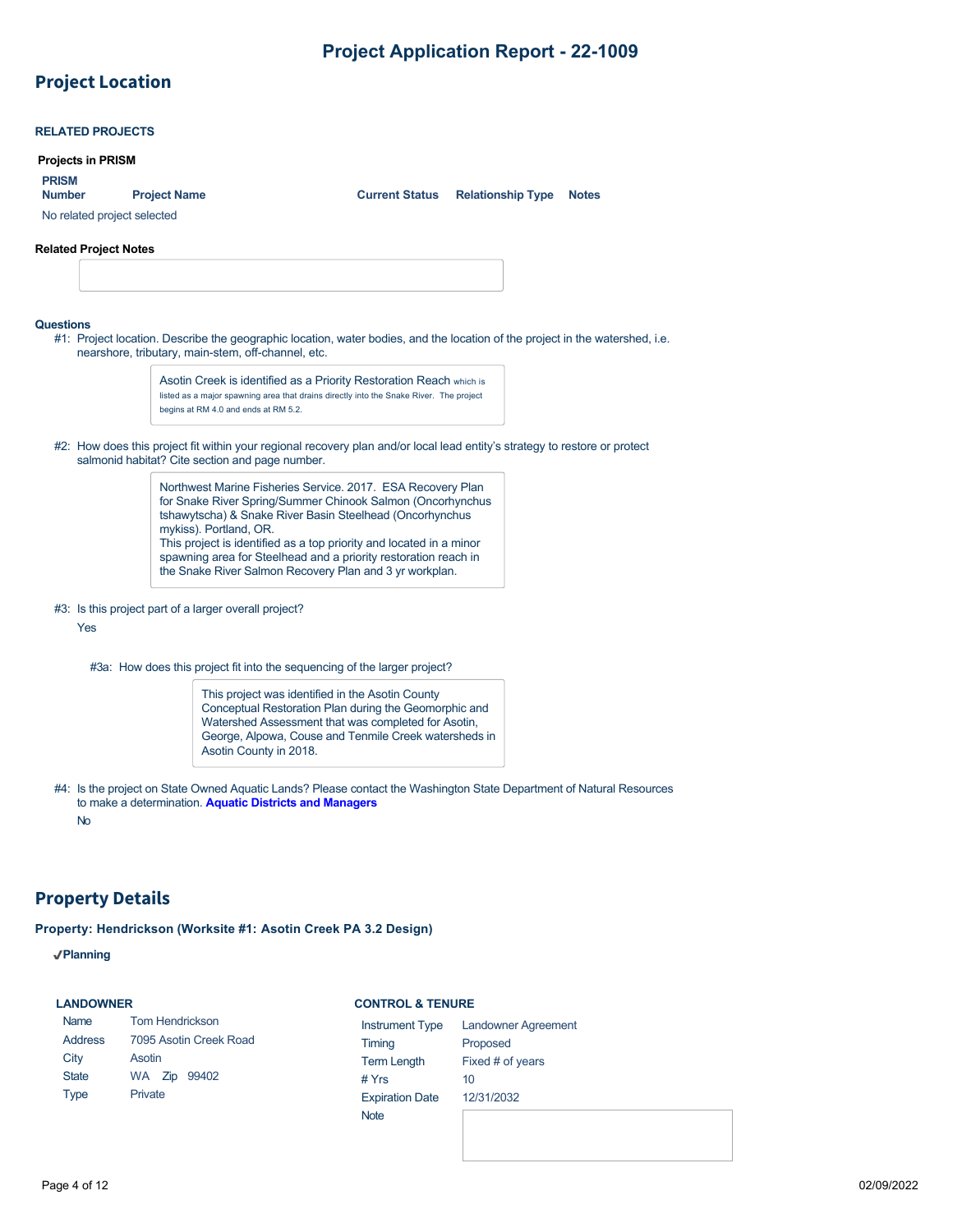### **Project Proposal**

#### **Project Description**

The Asotin County Conservation District is sponsoring the Asotin Creek PA 3.2 Stream Restoration Design Project to develop a full design report, ready to construct engineering plans and complete environmental compliance including permit and cultural resource requirements. PA 3 was identified as a Tier 2 project in the Asotin County Conceptual Restoration Plan. This grant application will target 1.2 miles of the project area. The conceptual plan for PA 3.2 includes controlling invasive vegetation encroachment and add large woody debris to increase complexity. The Asotin Creek PA 3.2 Stream Restoration Design Project is located south of the City of Asotin, WA along Asotin Creek Road. The project begins at RM 4.0 and ends are RM 5.2. Asotin Creek is listed as an MSA and Priority Restoration Reach that flows directly into the Snake River.

#### **Project Questions**

#1: Problem statement. What are the problems your project seeks to address? Include the source and scale of each problem. Describe the site, reach, and watershed conditions. Describe how those conditions impact salmon populations. Include current and historic factors important to understand the problems.

> Project Area 03.2 (PA-3.2) begins at RM 4.0 of the mainstem of Asotin Creek and ends at RM 5.2. This project area is upstream of the George Creek confluence and is a partly confined valley setting. The land is used as a working cattle ranch with a riparian buffer that has been enrolled in the Conservation Reserve Enhancement Program. The project area has pockets of mature cottonwood and alder trees but also has invasive species encroachment, including blackberries and reed canary grass.

> The geomorphic function in PA 3.2 is limited due to confinement and lack of structural elements. The channel has been reduced to a single thread and has been straightened for a significant potion of the project area. Adding structural elements will increase high flow and predator refuge for fish as well as create more suitable spawning and rearing habitat.

> The Asotin Conceptual Restoration Plan recommends adding structural elements to improve hydraulic and geomorphic complexity to increase fish cover and flow refuge, improve sediment sorting and increase large woody debris. It also recommends invasive vegetation control to improve long-term processes.

This project seeks funding to develop a full design report, ready to construct engineer plans and complete environmental compliance requirements for a project that when implemented will enhance fish habitat through this 1.2-mile reach on Asotin Creek.

#2: Describe the limiting factors, and/or ecological concerns, and limiting life stages (by fish species) that your project expects to address.

> The primary limiting factors identified in the Asotin Conceptual Restoration Plan for PA 03 include habitat diversity , temperature and key habitat quantity. Fish species presence and use by life stage were also identified in the Restoration Plan for steelhead, spring chinook, fall chinook and bull trout. Fish life stages identified for steelhead and fall chinook included peak activity for migration, spawning, rearing and holding. Peak activity for spring chinook for migration and rearing and low to moderate activity for spawning and holding. For bull trout, migration was identified as a peak activity and holding as a low to moderate activity.

#3: What are the project goals? The goal of the project should be to solve identified problems by addressing the root causes. Then clearly state the desired future condition. Include which species and life stages will benefit from the outcome, and the time of year the benefits will be realized. **[Example Goals and Objectives](https://rco.wa.gov/wp-content/uploads/2020/02/SRFB-Goals-and-Objectives-Examples.docx)**

> The goal of this project is to develop a final design report, construction ready engineered plans and complete environmental compliance requirements for the upper portion of PA-03 which includes RM 4.0 to RM 5.2. This will address the management objectives that were identified in the Asotin Conceptual Restoration Plan. The project will be designed provide instream habitat complexity through the placement of large wood structures, to enhance juvenile Snake River steelhead and Snake River spring/fall Chinook habitat for all life stages, control invasive vegetation encroachment, and promote riparian function. This project area in enrolled in the Conservation Reserve Enhancement Program and is in relatively good condition.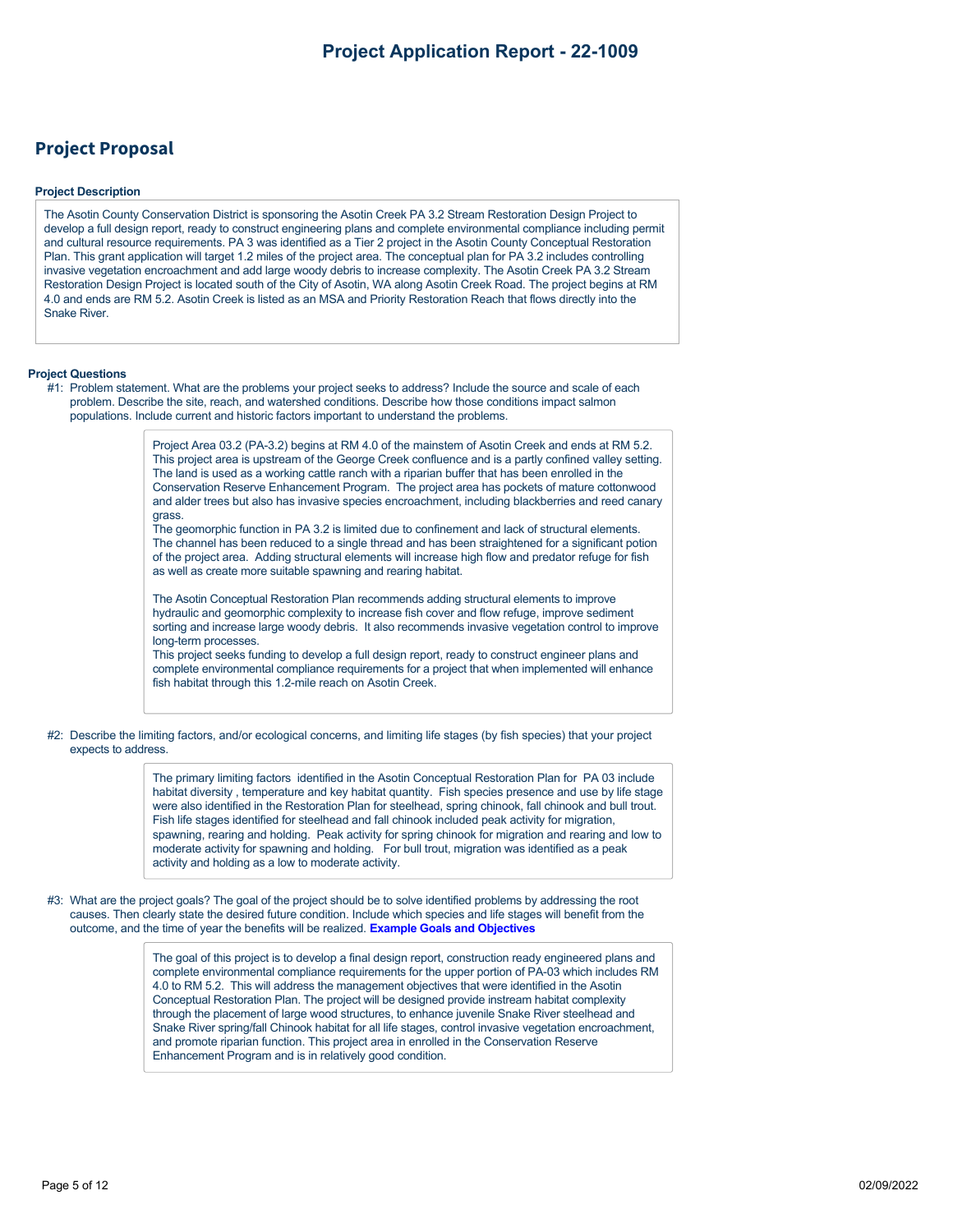#4: What are the project objectives? Objectives support and refine biological goals, breaking them down into smaller steps. Objectives are specific, quantifiable actions the project will complete to achieve the stated goal. Each objective should be SMART (Specific, Measurable, Achievable, Relevant, and Time-bound). **[Example Goals and Objectives](https://rco.wa.gov/wp-content/uploads/2020/02/SRFB-Goals-and-Objectives-Examples.docx)**

> The objective of this project is to provide a set of construction-ready designs, a full design report, complete the environmental compliance, secure permits, conduct cultural survey requirements and develop a bid package within two years of receiving funding. An engineer's cost estimate will also be developed to seek and secure funding for the construction phase. We anticipate this design will incorporate the following objectives as determined through the design process:

- install LWD structures and boulder clusters over approximately 6,300 feet of channel length to provide instream channel complexity and promote overbank flows

- control invasive vegetation and upland vegetation encroachment on approximately 5 acres to improve the riparian condition (full weed management inventory and plan will be completed and all invasive species and noxious weeds will be identified and mapped).

- develop a planting plant to enhance 2 to 3 acres with native riparian species to support long term riparian function and condition

#5: Scope of work and deliverables. Provide a detailed description of each project task/element. With each task/element, identify who will be responsible for each, what the deliverables will be, and the schedule for completion.

> Hire consultant – October 2022 - This will be done through a competitive RFP process as soon as the SRFB contract is in place Review of Conceptual Design – December 2022 - Conceptual Restoration Plan was developed during the Asotin Geomorphic and Watershed Assessment process. (PA 3 details are in the Asotin County Conceptual Restoration Plan: Technical Document & Appendices Section 8.1.5 on pages 81-83) Complete Survey & Hydraulic Modeling – January 2023 Cultural Resource Review – March 2023 Preliminary Design – April 2023 Design Review – May 2023 - Asotin County Conservation District will invite SRSRB, RTT and landowner to provide review in addition to funding sources Draft Design – July 2023 Design Review – August 2023 Permit Applications – September 2023 Final Design – November 2023 - This will include final drawings, design report, technical/construction specifications, construction quantities and cost estimate Design Review – December 2023 Delivery of Full Design Package & Bidding Documents – January 2024

#6: What are the assumptions and physical constraints that could impact whether you achieve your objectives? Assumptions and constrains are external conditions that are not under the direct control of the project, but directly impact the outcome of the project. These may include ecological and geomorphic factors, land use constraints, public acceptance of the project, delays, or other factors. How will you address these issues if they arise?

> There is one landowner in the project area who has already provided support for this project to be developed. That landowner will be included in the review and development of the designs. There has been significant recovery to the riparian vegetation throughout the project area and it will be a high priority to limit damage to the recovery riparian zones.

#7: How have lessons learned from completed projects or monitoring studies informed this project?

This project was identified during the Geomorphic & Watershed Assessment and Conceptual Restoration Plan process. Based on the complexity of the project, Asotin County Conservation District has decided the best approach would be to break this project into two phases: design and implementation. This will ensure a full design plan is developed which will provide clear direction for the implementation phase as well as provide all the necessary information to meet the environmental compliance requirements.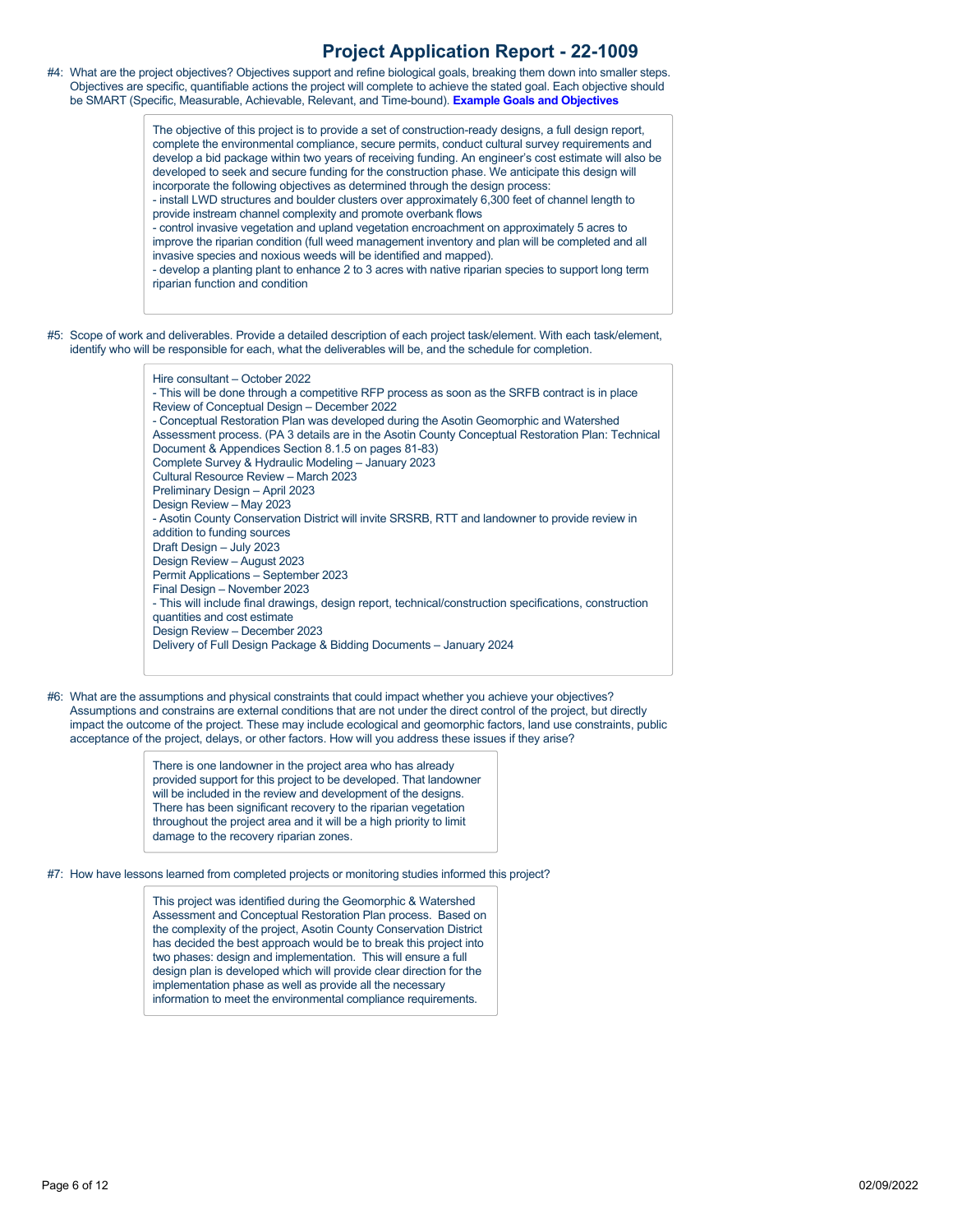#8: Describe the alternatives considered and why the preferred was chosen.

This project is to develop a construction ready design plans. During the development of the designs, there will be a phase that identifies design options and a local team as well as RCO will be a part of selecting the design option to utilize. Site evaluation, modeling and analysis that will be completed by the selected consultant, as a part of the design process to inform the design process. These tools will also be utilized to ensure the project, when implemented, will not negatively impact infrastructure (bridge and roads) or area above or below the project area.

#9: How were stakeholders consulted in the development of this project? Identify the stakeholders, their concerns or feedback, and how those concerns were addressed.

> This project was identified during the Asotin County Geomorphic and Watershed Assessment development. The conceptual restoration plan was developed as a result of the process and this project was included in the plan. Landowners were engaged throughout the Assessment and Conceptual Restoration Plan development through public meetings and onsite visits. There has been no opposition to the conceptual restoration plan that was developed for PA 03. This project is being proposed on private property and the landowner is willing to proceed with the development of a design for the future implementation of the project. There are no identified public safety concerns identified at this time. In the event there is a safety concern identified, ACCD will address the concerns while completing the designs.

#10: Does your project address or accommodate the anticipated effects of climate change? Yes

#10a:How will your project be climate resilient given future conditions?

Many streams in Asotin County, including Asotin Creek, originate in the Blue Mountains and the current hydrologic regime is snow-rain dominated for these streams, however it is anticipated to shift to a rain dominated regime. This will likely decrease summer base flows and increase summer water temperatures. Healthy stream and riparian areas conditions are essential during climate change shifts since they provide a critical location in the ecosystem for habitat for both fish and wildlife. The restoration work proposed will improve the resiliency of the project area and overall watershed.

#10b:How will your project increase habitat and species adaptability?

This project will result in the implementation of structures and instream habitat rehabilitation increasing salmon and steelhead resiliency to climate change.

#11: Describe the sponsor's experience managing this type of project. Describe other projects where the sponsor has successfully used a similar approach.

> The Asotin County Conservation District has been managing natural resource and habitat improvement projects for several years. We have built positive relationships with the landowners of Asotin County and have been successful in implementing projects from start to finish. Asotin County Conservation District also has great relationships with technical partners throughout the region and has utilized their expertise as needed.

#12: Will veterans (including the veterans conservation corps) be involved in the project? If yes, please describe.

No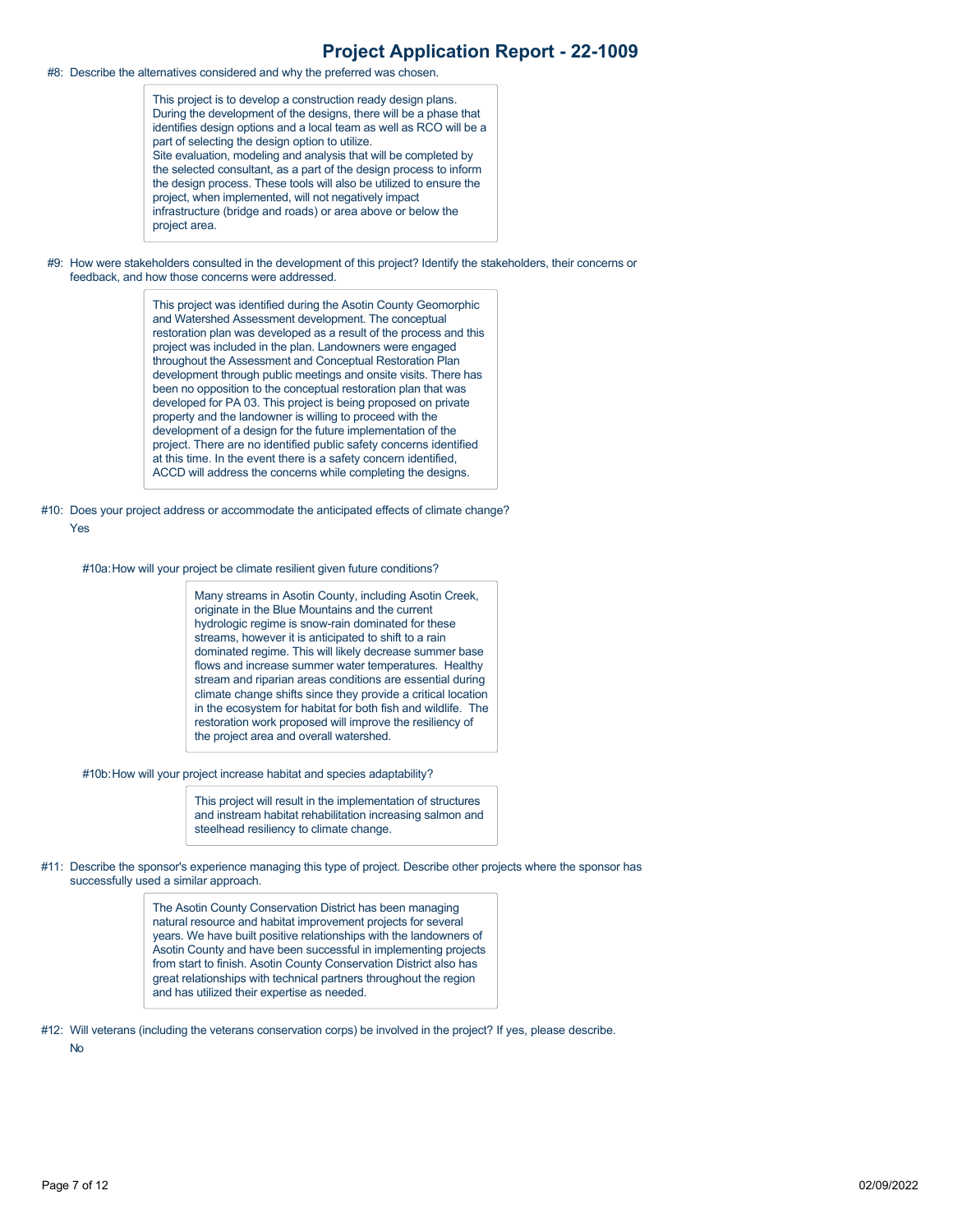## **Planning Supplemental**

- #1: Is the project an assessment / inventory? No
- #2: Is your project a Barrier / Screening Diversion Inventory Project? No
- #3: Is this a fish passage design / screening design project? No
- #4: Will the project develop a design? Yes
	- #4a: Will a licensed professional engineer design of the project? Yes
	- #4b: Will you apply for permits as part of the project scope?

Yes and complete cultural resource requirements

## **Planning Metrics**

| Worksite: Asotin Creek PA 3.2 Design (#1)                                 |                                                                                       |
|---------------------------------------------------------------------------|---------------------------------------------------------------------------------------|
| Area Encompassed (acres) (B.0.b.1)                                        | 25.4                                                                                  |
| Miles of Stream and/or Shoreline Affected (B.0.b.2)                       | 1.20                                                                                  |
| <b>DESIGN FOR SALMON RESTORATION</b>                                      |                                                                                       |
| Final design and permitting (B.1.b.11.a RCO)                              |                                                                                       |
| Total cost for Final design and permitting                                | \$99,000                                                                              |
| Project Identified in a Plan or Watershed Assessment. (1221) (B.1.b.11.a) | Northwest Marine Fisheries Service, 2017.<br><b>ESA Recovery Plan for Snake River</b> |

|                                               | Basin Steelhead (Oncorhynchus mykiss).<br>Portland, OR. Asotin County Watershed<br>Assessment and Conceptual Restoration<br>Plan                                                                        |
|-----------------------------------------------|---------------------------------------------------------------------------------------------------------------------------------------------------------------------------------------------------------|
| Priority in Recovery Plan (1223) (B.1.b.11.b) | The project is identified as a top priority<br>and located in a major spawning area for<br>steelhead and a priority restoration reach in<br>the Snake River Salmon Recovery Plan<br>and 3 year workplan |
| <b>CULTURAL RESOURCES</b>                     |                                                                                                                                                                                                         |
| <b>Cultural resources</b>                     |                                                                                                                                                                                                         |

| Total cost for Cultural resources     | \$6,000 |
|---------------------------------------|---------|
| Acres surveyed for cultural resources | 25.40   |

## **Overall Project Metrics**

| <b>COMPLETION DATE</b>       |           |
|------------------------------|-----------|
| Projected date of completion | 1/31/2024 |
|                              |           |

Spring/Summer Chinook Salmon

(Oncorhynchus tshawytscha) & Snake River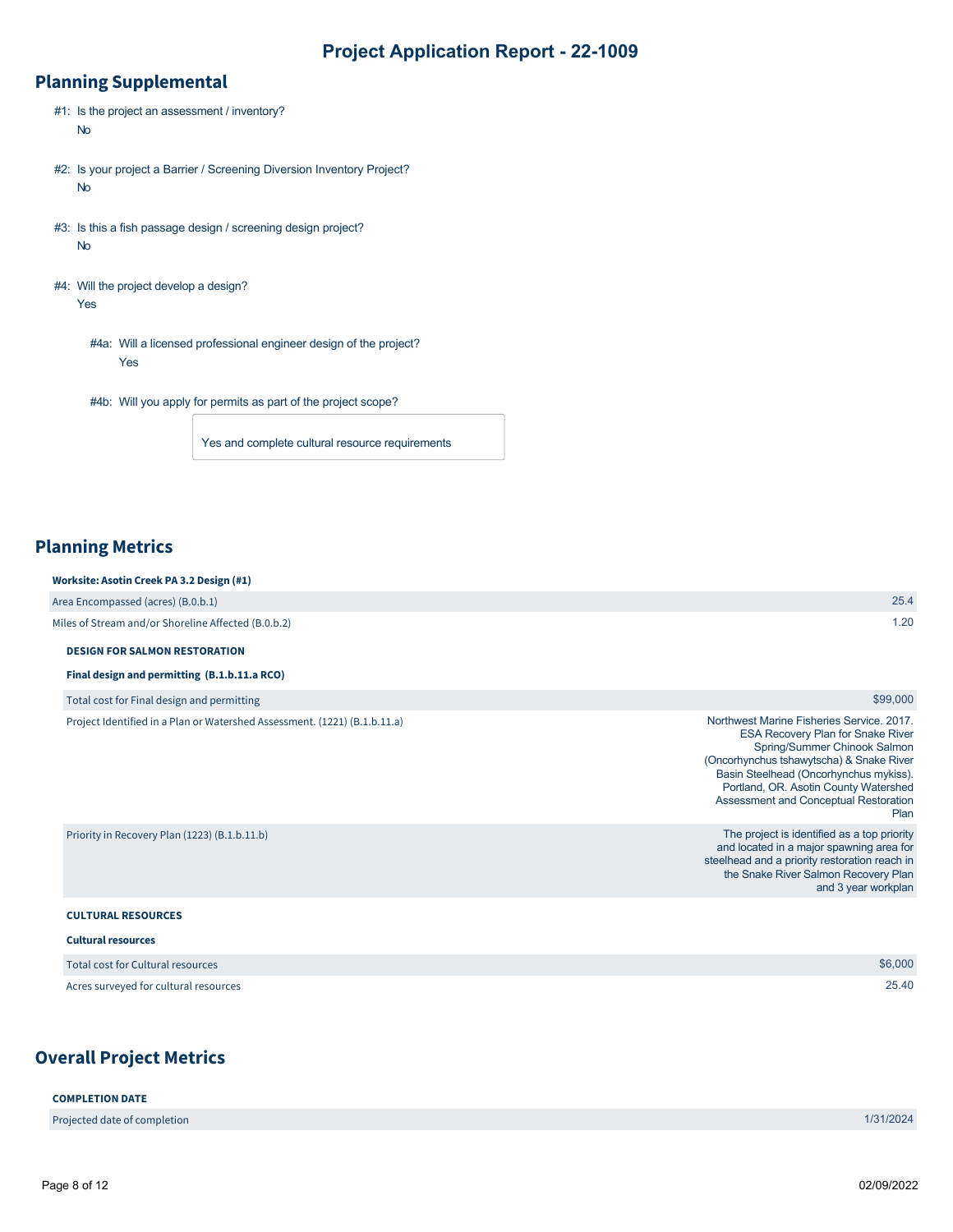### <span id="page-8-0"></span>**Planning Cost Estimates**

### **Worksite #1: Asotin Creek PA 3.2 Design**

| Category                      | <b>Work Type</b>                                                 | <b>Estimated Cost</b>  | <b>Note</b> |
|-------------------------------|------------------------------------------------------------------|------------------------|-------------|
| <b>Cultural Resources</b>     | Cultural resources                                               | \$6,000                |             |
| Design for Salmon restoration | Final design and permitting<br>(B.1.b.11.a RCO)                  | \$99,000               |             |
|                               | Subtotal:                                                        | \$105,000              |             |
|                               | <b>Total Estimate For Worksite:</b>                              | \$105,000              |             |
| Summary                       |                                                                  |                        |             |
|                               | <b>Total Estimated Costs:</b><br>Total Estimated Planning Costs: | \$105,000<br>\$105,000 |             |

### **Cost Summary**

|                            | <b>Estimated Cost</b> | <b>Project</b> % | Admin/AA&E % |
|----------------------------|-----------------------|------------------|--------------|
| <b>Planning Costs</b>      |                       |                  |              |
| Planning                   | \$105,000             |                  |              |
| <b>SUBTOTAL</b>            | \$105,000             | 100.00 %         |              |
| <b>Total Cost Estimate</b> | \$105,000             | 100.00 %         |              |

### **Funding Request and Match**

#### **FUNDING PROGRAM**

| <b>Salmon State Projects</b> | \$84.000 | 80.00 % |
|------------------------------|----------|---------|
|                              |          |         |

### **SPONSOR MATCH**

| <b>Other Monetary Funding</b> | Grant - Federal                          |                    |                                       |
|-------------------------------|------------------------------------------|--------------------|---------------------------------------|
| Amount                        |                                          |                    | \$21,000.00                           |
| <b>Funding Organization</b>   |                                          |                    | Bonneville Power Administration (BPA) |
| <b>Grant Program</b>          |                                          |                    | Fish & Wildlife Program               |
|                               | Match Total:                             | \$21,000 20.00 %   |                                       |
|                               | Total Funding Request (Funding + Match): | \$105,000 100.00 % |                                       |

## **Questions**

|  | #1: Explain how you determined the cost estimates |  |
|--|---------------------------------------------------|--|
|  |                                                   |  |

The conceptual design was completed that included site details and recommended actions for the project area. There have been several design projects completed throughout the region to develop construction ready designs for instream habitat projects. Based on those project costs and the priorities for this project area the cost estimates were determined.

## **Cultural Resources**

**Worksite #1: Asotin Creek PA 3.2 Design**

<sup>#1:</sup> Describe any planned ground disturbing pre-construction/restoration work. This includes geo-technical investigation, fencing, demolition, decommissioning roads, etc.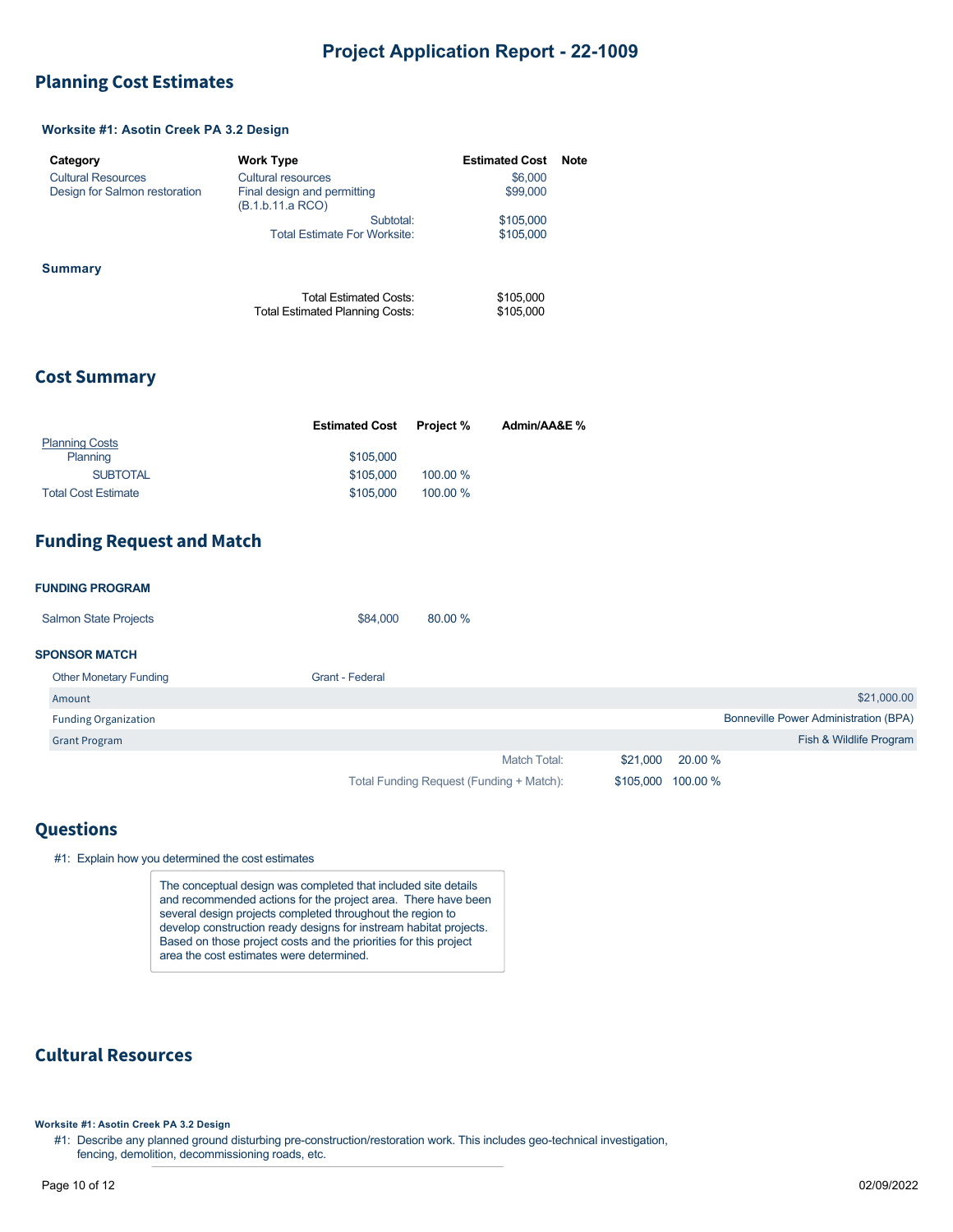|                     | This project is for planning and design work only. There will a geo<br>technical analysis being proposed for the planning and may<br>require large test pits be excavated                                                                                                                                                                                                                                                                                                                                                                                                                                                                                                                                                          |  |
|---------------------|------------------------------------------------------------------------------------------------------------------------------------------------------------------------------------------------------------------------------------------------------------------------------------------------------------------------------------------------------------------------------------------------------------------------------------------------------------------------------------------------------------------------------------------------------------------------------------------------------------------------------------------------------------------------------------------------------------------------------------|--|
|                     | #2: Describe the existing project area conditions. The description should include existing conditions, current and historic<br>land uses and previous excavation/fill (if depths and extent is known, please describe).                                                                                                                                                                                                                                                                                                                                                                                                                                                                                                            |  |
|                     | Adjacent land is used for cattle grazing and winter feeding. The<br>channel has been reduced to single thread and straightened in most of the PA.<br>Geomorphic and hydraulic diversity is low and there are very few structural elements<br>aside from occasional LWD. Riparian function in this reach is variable, ranging from<br>limited to full. There are some examples in the PA where riparian function is high to full<br>(e.g., RM 3.5 and 4.2 and 5.2 to 5.5). However, there are several long sections where<br>riparian vegetation is limited to a thin extent along the channel margin. Alder and<br>cottonwood are the dominant canopy species in PA-03 and likely provide adequate<br>shade to the stream channel. |  |
|                     | #3: Will a federal permit be required to complete the scope of work on the project areas located within this worksite?                                                                                                                                                                                                                                                                                                                                                                                                                                                                                                                                                                                                             |  |
| No                  | This project is for planning and design work only.                                                                                                                                                                                                                                                                                                                                                                                                                                                                                                                                                                                                                                                                                 |  |
| or not.<br>Yes      | #4: Are you utilizing Federal Funding to complete the scope of work? This includes funds that are being shown as match                                                                                                                                                                                                                                                                                                                                                                                                                                                                                                                                                                                                             |  |
|                     | #4a: Please list the federal agency and funding sources.                                                                                                                                                                                                                                                                                                                                                                                                                                                                                                                                                                                                                                                                           |  |
|                     | <b>BPA</b>                                                                                                                                                                                                                                                                                                                                                                                                                                                                                                                                                                                                                                                                                                                         |  |
|                     | #4b: Does the federal funding you are utilizing as match require you to receive state funding?                                                                                                                                                                                                                                                                                                                                                                                                                                                                                                                                                                                                                                     |  |
|                     | <b>No</b>                                                                                                                                                                                                                                                                                                                                                                                                                                                                                                                                                                                                                                                                                                                          |  |
| years?<br><b>No</b> | #5: Do you have knowledge of any previous cultural resource review within the project boundaries during the past 10                                                                                                                                                                                                                                                                                                                                                                                                                                                                                                                                                                                                                |  |
|                     | #6: Are there any structures over 45 years of age within this worksite? This includes structures such as buildings,<br>tidegates, dikes, residential structures, bridges, rail grades, park infrastructure, etc.                                                                                                                                                                                                                                                                                                                                                                                                                                                                                                                   |  |
| <b>No</b>           |                                                                                                                                                                                                                                                                                                                                                                                                                                                                                                                                                                                                                                                                                                                                    |  |
|                     |                                                                                                                                                                                                                                                                                                                                                                                                                                                                                                                                                                                                                                                                                                                                    |  |
|                     |                                                                                                                                                                                                                                                                                                                                                                                                                                                                                                                                                                                                                                                                                                                                    |  |

# **Project Permits**

| <b>Permits and Reviews</b> | <b>Issuing Organization</b> | <b>Applied Date</b> | <b>Received</b><br><b>Date</b> | <b>Expiration</b><br>Date | Permit# |
|----------------------------|-----------------------------|---------------------|--------------------------------|---------------------------|---------|
| None - No permits Required |                             |                     |                                |                           |         |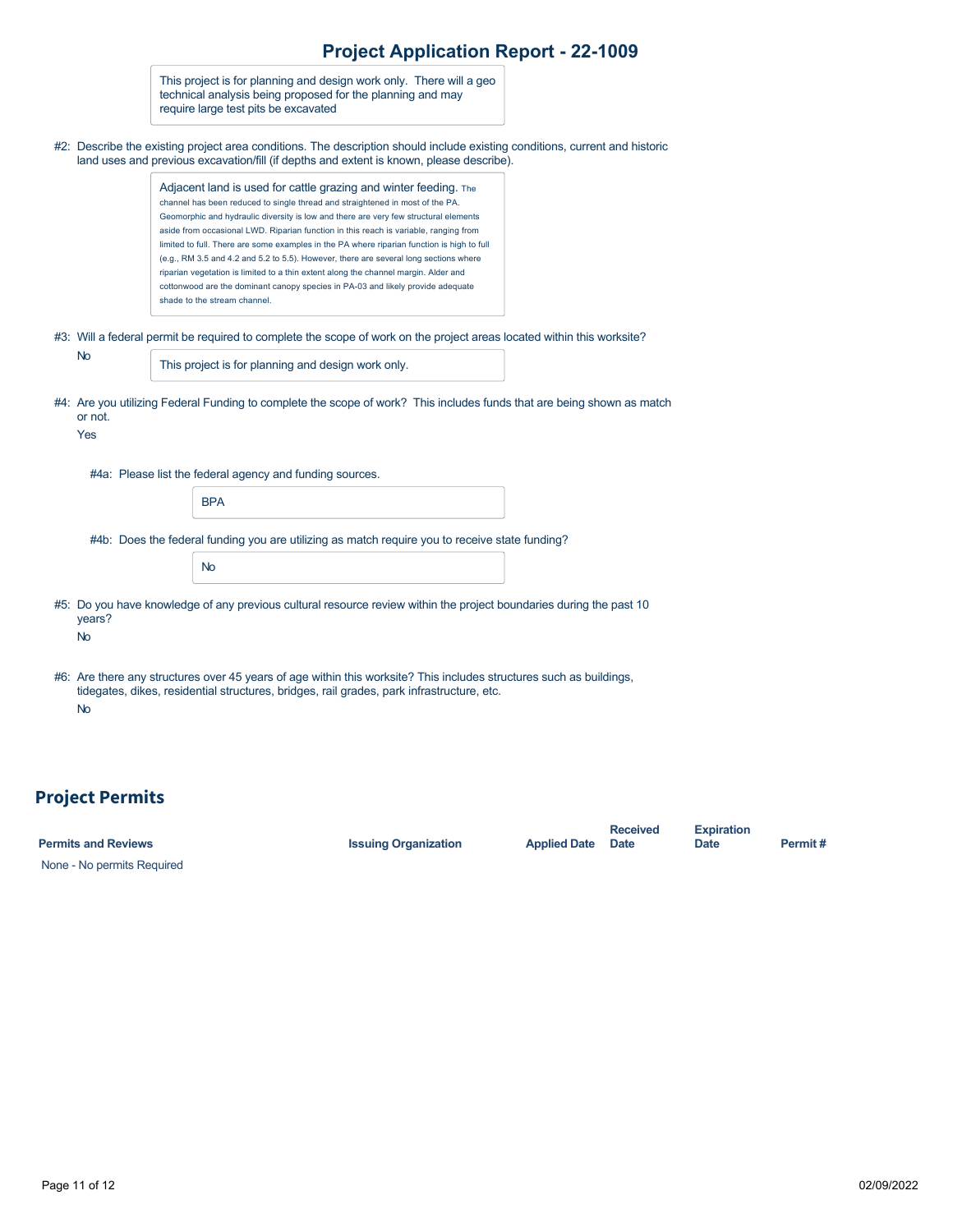## **Attachments**

| <b>Required Attachments</b>                | 5 out of 6 done |
|--------------------------------------------|-----------------|
| <b>Applicant Resolution/Authorizations</b> |                 |
| <b>Cost Estimate</b>                       | J               |
| Landowner acknowledgement form             | J               |
| Map: Planning Area                         | √               |
| Photo                                      | J               |
| <b>RCO Fiscal Data Collection Sheet</b>    | J               |

### **PHOTOS (JPG, GIF)**



**PROJECT DOCUMENTS AND PHOTOS**

Project Documents and Photos

| File<br><b>Type</b> | <b>Attach</b><br><b>Date</b> | <b>Attachment Type</b>                  | <b>Title</b>                                              | <b>Person</b> | <b>File Name, Number</b><br><b>Associations</b>                   | <b>Shared</b> |
|---------------------|------------------------------|-----------------------------------------|-----------------------------------------------------------|---------------|-------------------------------------------------------------------|---------------|
| 스                   | 02/02/2022                   | Map: Planning Area                      | Maps PA 3.2-Brad.pdf                                      | <b>BradR</b>  | Maps PA 3.2-Brad.pdf, 499172                                      | $\checkmark$  |
| $\triangle^{\circ}$ | 02/02/2022                   | Photo                                   | DSCF3895.JPG                                              | <b>BradR</b>  | DSCF3895.jpg, 499171                                              | J             |
| $\Delta^0$          | 02/02/2022                   | Photo                                   | DSCF3915.JPG                                              | <b>BradR</b>  | DSCF3915.jpg, 499170                                              | √             |
| 스                   | 01/31/2022                   | <b>RCO Fiscal Data Collection Sheet</b> | FiscalDataCollectionSheet 2022.pdf                        | MeganS        | FiscalDataCollectionSheet 2022.pdf,<br>498925                     |               |
| 스                   | 01/31/2022                   | Landowner acknowledgement form          | Appendix F Landowner Ack Form - T.<br>Hendrickson 3.2.pdf | <b>MeganS</b> | Appendix F Landowner Ack Form - T.<br>Hendrickson 3.2.pdf, 498922 |               |
| ×∏                  | 01/21/2022                   | <b>Cost Estimate</b>                    | SRFB Cost Estimate - PA 3.2<br>Design.xlsx                | <b>MeganS</b> | SRFB Cost Estimate - PA 3.2<br>Design.xlsx, 498144                |               |

## **Application Status**

#### Application Due Date: 06/27/2022

| <b>Status Name</b> | <b>Status Date</b> | <b>Submitted By</b> | <b>Submission Notes</b> |
|--------------------|--------------------|---------------------|-------------------------|
| Preapplication     | 01/03/2022         |                     |                         |

I certify that to the best of my knowledge, the information in this application is true and correct. Further, all application requirements due on the application due date have been fully completed to the best of my ability. I understand that if this application is found to be incomplete, it will be rejected by RCO. I understand that I may be required to submit additional documents before evaluation or approval of this project and I agree to provide them.

Date of last change: 02/04/2022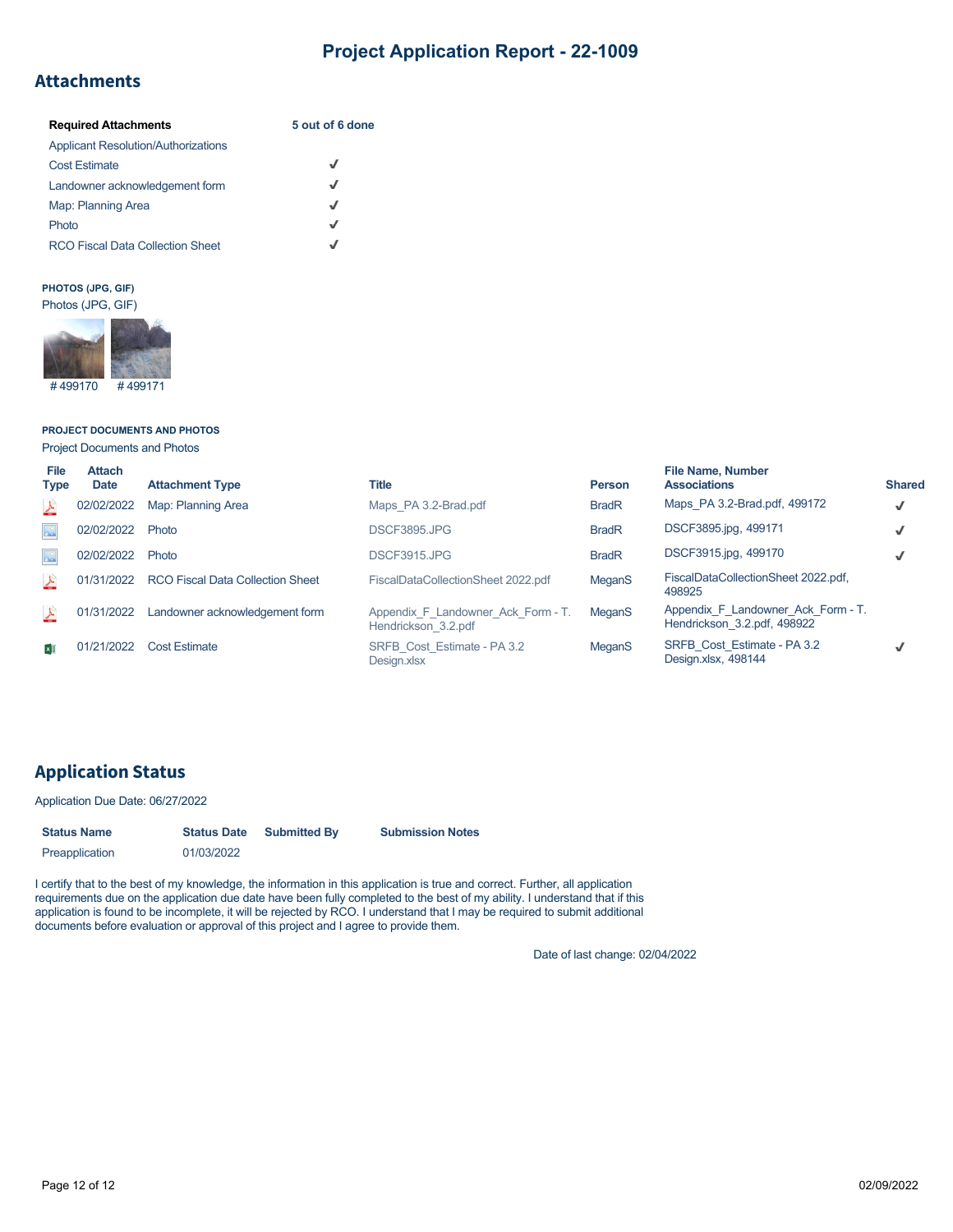

Int M99170, 0SCF3915.JPG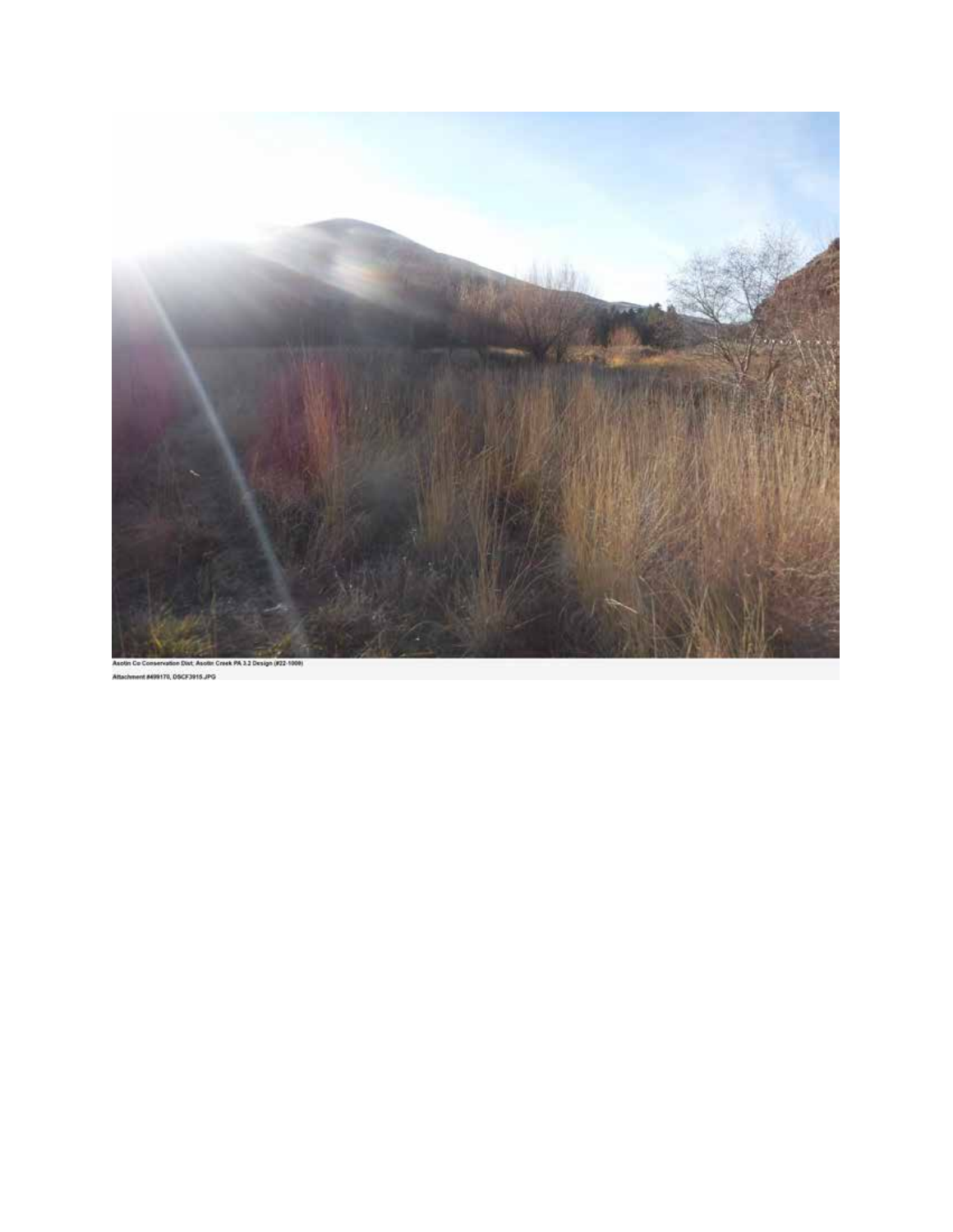

18899171, DSCF3895, IPG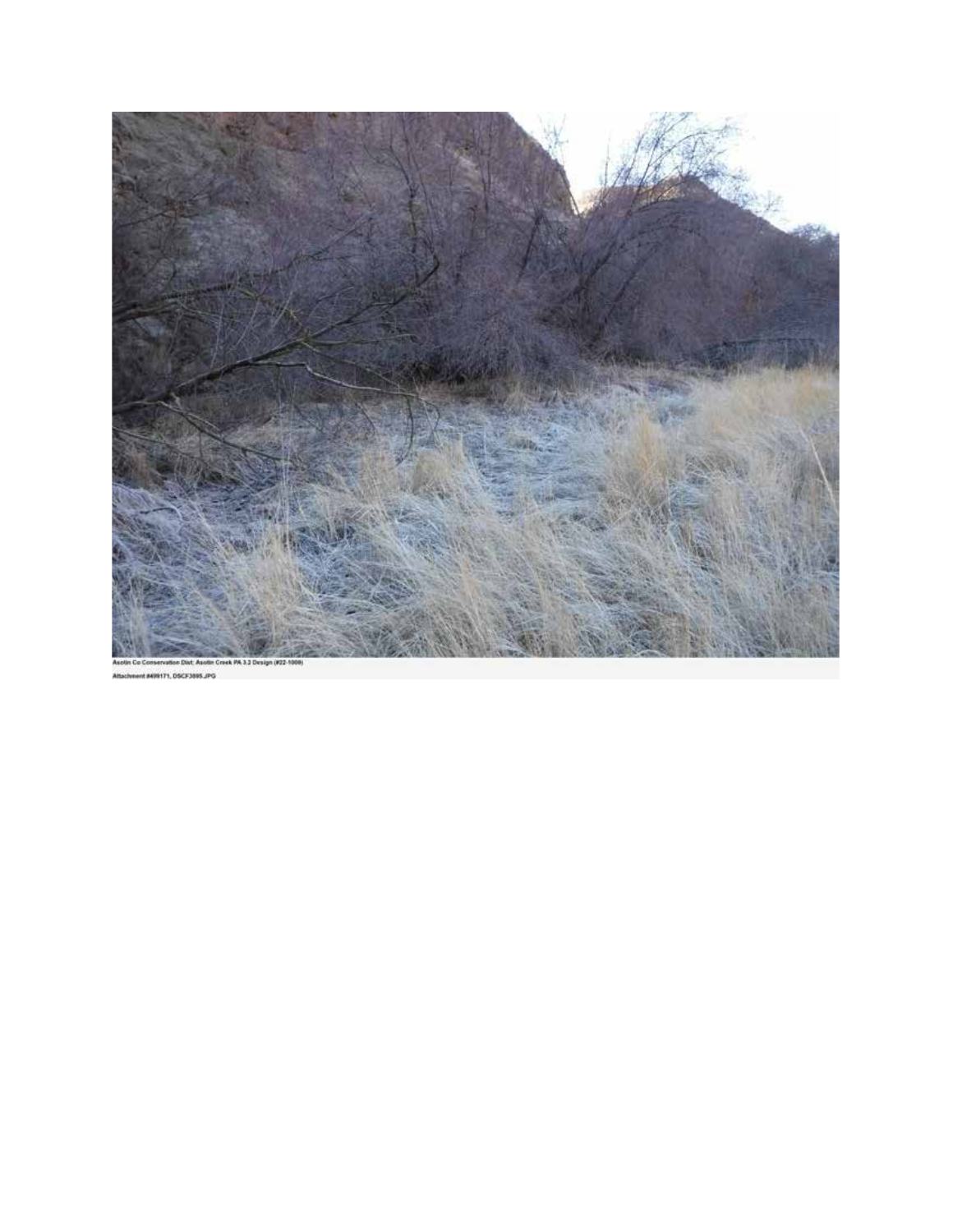**Asotin Creek** Reach AC\_02 Project Area 03 River Mile 3.2 to 4.4

Opportunity to increase<br>lateral accommodation space

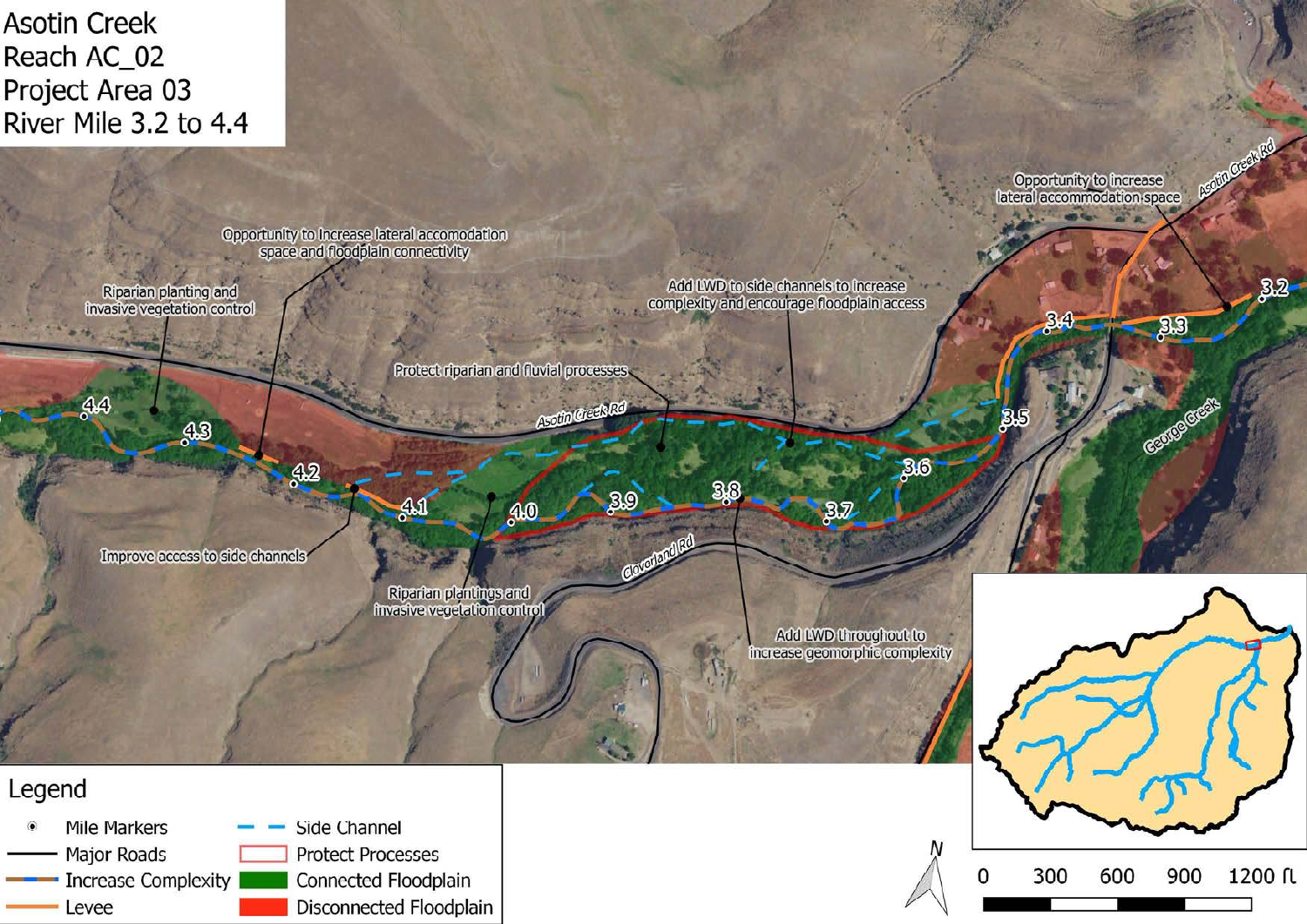**Asotin Creek** Reach AC\_02 Project Area 03 River Mile 4.4 to 5.6



300

0

600

900

1200 ft

Mile Markers Side Channel Major Roads **Protect Processes Increase Complexity** Connected Floodplain Disconnected Floodplain Levee